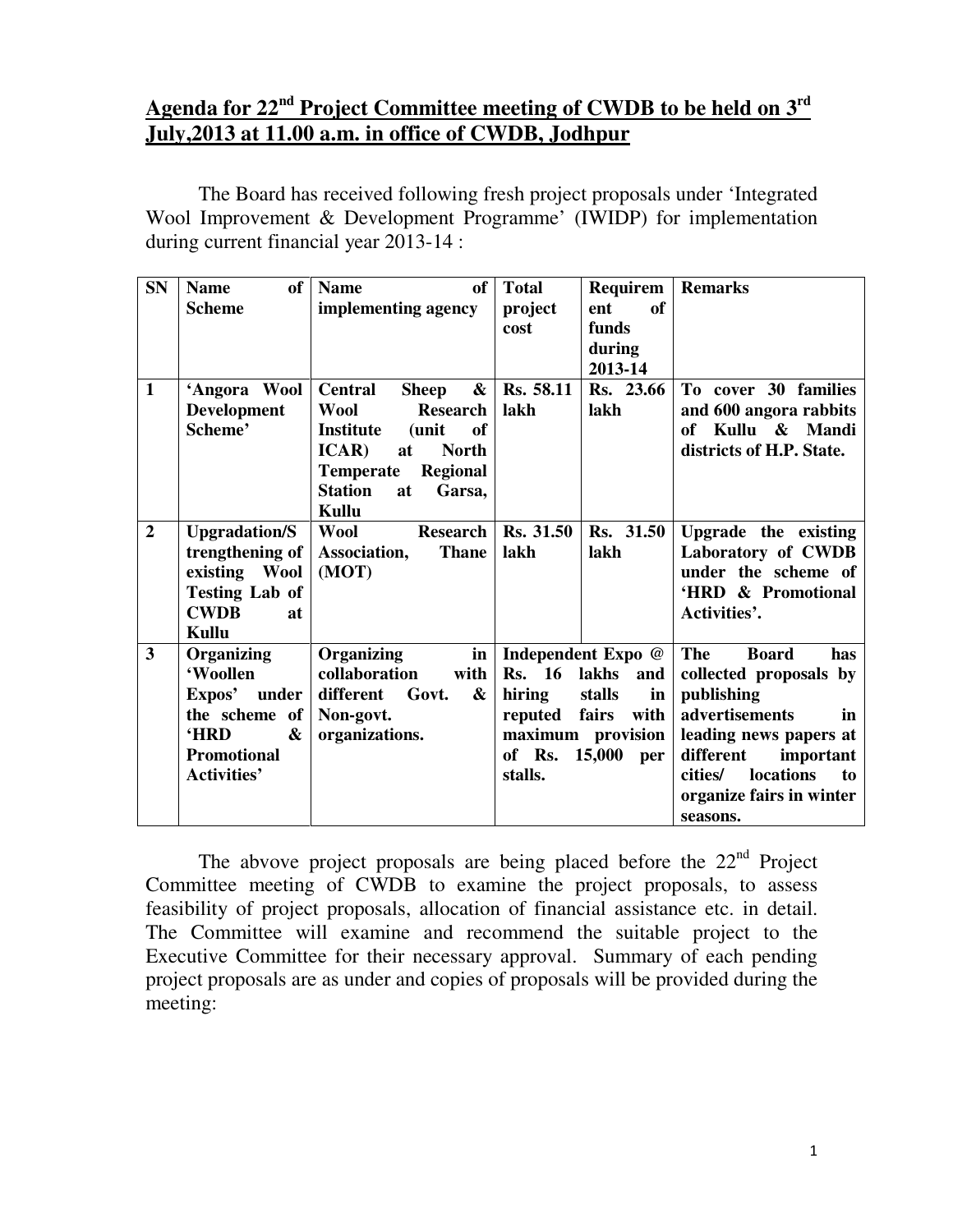# A. Name of Scheme : Angora Wool Development Scheme

**Implementing Agency : Central Sheep & Wool Research Institute (an unit of ICAR) at North Temperate Regional Station at Garsa, Kullu.** 

**Component : Establishment of Mini Angora Rabbit Farm to cover 30 families and distribution of 600 angora rabbits in Mandi & Kullu districts of HP State with total project cost of Rs. 58.113 lakhs for 3 years period.** 

 The Central Sheep & Wool Research Institute (unit of ICAR) at North Temperate Regional Station at Garsa, Kullu having availability of expertise and convergence of its facilities could mitigate the problems faced by angora rabbit farmers and could develop a role model for sustained angora production, value addition and marketing, thereby, benefiting the farmers economically. Angora Rabbit Farming model being developed through this project proposal will be complete and unique and will encourage the angora rabbit farming in a bigger way exploiting export potential.

| Sr.<br>No.    | <b>Activity</b>                                            | Per family<br>cost (for<br>total 20 | Per<br>family<br>cost         | Per<br>family<br>cost | <b>Total cost</b><br>for one<br>family of | <b>Total cost for 30</b><br>families (3<br>projects) $& 600$ |
|---------------|------------------------------------------------------------|-------------------------------------|-------------------------------|-----------------------|-------------------------------------------|--------------------------------------------------------------|
|               |                                                            | rabbits)                            |                               |                       | 20 rabbits                                | rabbits for 3                                                |
|               |                                                            | 1 <sup>st</sup> Year                | $2nd$ year                    | $3rd$ year            |                                           | years period.                                                |
| $\mathbf I$   | <b>Establishment of Mini Angora</b>                        |                                     |                               |                       |                                           |                                                              |
|               | <b>Rabbit Farm</b>                                         |                                     |                               |                       |                                           |                                                              |
|               |                                                            |                                     | No. of families to be covered |                       | 1 Family                                  | 30 Families                                                  |
| a)            | Assistance for construction of                             |                                     | 24000                         |                       | 24000                                     | 7,20,000                                                     |
|               | low cost shed to attaining the                             |                                     |                               |                       |                                           |                                                              |
|               | target of 40 rabbits after                                 |                                     |                               |                       |                                           |                                                              |
|               | completion of one year                                     |                                     |                               |                       |                                           |                                                              |
| b)            | (50% cost of shed)<br>Supply of foundation stock           | 30000                               |                               |                       | 30000                                     | 9,00,000                                                     |
|               | (8male+12female) @ `1500/-                                 |                                     |                               |                       |                                           |                                                              |
|               | per rabbit $(1500 \times 20)$ with                         |                                     |                               |                       |                                           |                                                              |
|               | transportation and feed                                    |                                     |                               |                       |                                           |                                                              |
|               | overhead expenses.                                         |                                     |                               |                       |                                           |                                                              |
| $\mathbf{c})$ | Supply of cages (40 cages for                              | 10000                               | 10000                         | 10000                 | 30000                                     | 9,00,000                                                     |
|               | one family) $@$ `10,000/- per unit                         |                                     |                               |                       |                                           |                                                              |
| $\mathbf{d}$  | Supply of medical kit @ `1000/-                            | 1000                                | 1000                          | 1000                  | 3000                                      | 90,000                                                       |
|               | to each beneficiary                                        |                                     |                               |                       |                                           |                                                              |
| e)            | Supply of feed (150gm / rabbit                             | 24200                               | 24200                         | 24200                 | 72600                                     | 21,78,000                                                    |
|               | /day for 20 rabbit for 365 days)                           |                                     |                               |                       |                                           |                                                              |
|               | $20 \times 0.150 \times 365 = 10.95$ or say                |                                     |                               |                       |                                           |                                                              |
|               | 11 Quintal @ `2200/- Quintal                               |                                     |                               |                       |                                           |                                                              |
|               | per year with transportation                               |                                     |                               |                       |                                           |                                                              |
|               | expenses                                                   |                                     |                               |                       |                                           |                                                              |
| f)            | Provision of charka (spinning                              |                                     | 10000                         | $\equiv$              | 10000                                     | 3,00,000                                                     |
|               | machine) $&$ knitting machine                              |                                     |                               |                       |                                           |                                                              |
|               | for spinning/consumption of                                |                                     |                               |                       |                                           |                                                              |
|               | Angora wool at household level<br>by beneficiary `10,000/- |                                     |                               |                       |                                           |                                                              |
|               |                                                            |                                     |                               |                       |                                           |                                                              |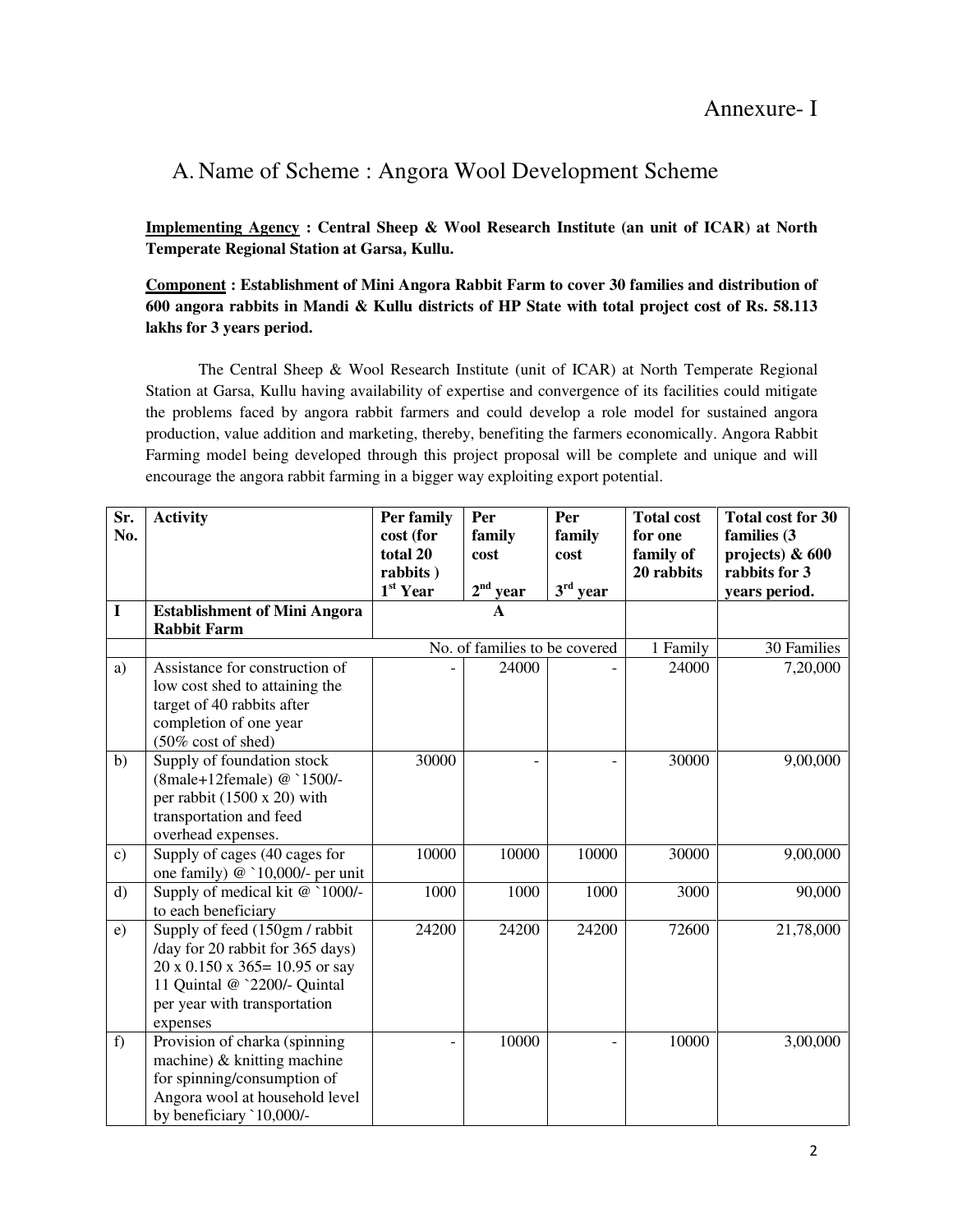| g) | Training of farmers (including   | 6500   |        |        | 6500     | 1,95,000  |
|----|----------------------------------|--------|--------|--------|----------|-----------|
|    | travelling, boarding, lodging,   |        |        |        |          |           |
|    | training material, institutional |        |        |        |          |           |
|    | charges etc) `6500/-/unit        |        |        |        |          |           |
|    | Total $(a \text{ to } g)$        | 71,700 | 69,200 | 35,200 | 1,76,100 | 52,83,000 |
|    | Reimbursement of overhead        | 7170   | 6920   | 3520   | 17610    | 5,28,300  |
|    | expenses to Implementing         |        |        |        |          |           |
|    | Agency @ 10% of the total        |        |        |        |          |           |
|    | project for Cost of survey,      |        |        |        |          |           |
|    | registration of beneficiaries,   |        |        |        |          |           |
|    | stationary, monitoring,          |        |        |        |          |           |
|    | manpower, part time              |        |        |        |          |           |
|    | veterinarian, POL and provision  |        |        |        |          |           |
|    | for other miscll. expenses       |        |        |        |          |           |
|    | Total $(a+b+c+d+e+g+h)$          | 78,870 | 76,120 | 38,720 | 1,93,710 | 58,11,300 |

As above, Rs. 23.661 lakh for 30 families will require during current financial year 2013-14.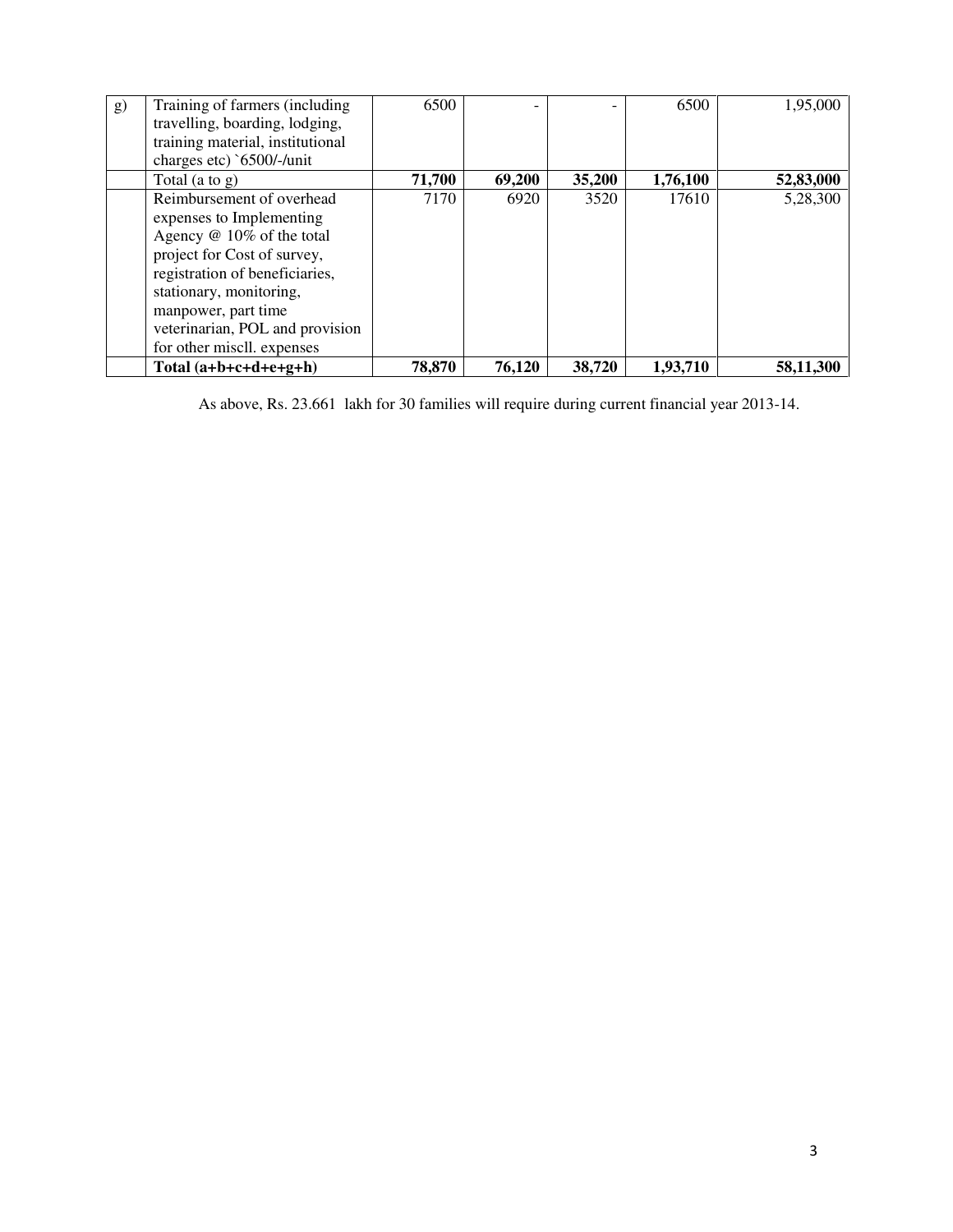# **PROPOSAL FOR UPGRADATION OF KULLU LAB OF CWDB**

 The CWDB requested Wool Research Association, Thane to suggest latest testing equipments for upgradation of Wool Testing Centre of CWDB running at Kullu. Accordingly, scientist from WRA visited Kullu Laboratory on  $3<sup>rd</sup>$  June, 2013 and submitted a report on upgradation of laboratory of CWDB at Kullu.

 A thorough investigation of the Wool Testing Laboratory was carried out to understand its strength and weakness and identify areas of improvement. The investigation was carried out covering three basic aspects; viz. i) Personnel, ii) Laboratory facilities and general infrastructure and iii) Testing instruments. The observation and suggestions after assessing the laboratory and interacting with the laboratory officials, the following things are proposed by WRA, as under:

#### **i. Proposed Facilities for Up-gradation of the Laboratory:**

The testing area of the Laboratory set up is proposed to be brought under Precision Environment Conditioning of temperature and humidity level for standard testing conditions. This is essential for attaining Quality Testing & Results. This involves false ceiling work together with ducting and installation of Air Conditioning equipment.

#### **ii. Proposed Testing Instruments for Up-gradation of the Testing Activity:**

Proper conditioning of the samples before testing is essential to obtain repeatable and reliable results. Hence a conditioning chamber to store the sample under standard humidity and temperature may be procured. A wrap reel may be procured for proper estimation of yarn count as per standard methods. Similarly, other instruments given in Table-1 may be procured to upgrade the laboratory for improvement of the quality of test work.

### **Proposed Instruments/Facilities for up-gradation of Testing Laboratory of CWDB at Kullu**

| S.  | Description                                                                  | Approx. Cost  |
|-----|------------------------------------------------------------------------------|---------------|
| No. |                                                                              | (Rs. in Lacs) |
| 1   | Conditioning chamber (Indigenous)                                            | 3.00          |
| 2   | Air Flow Fibre Fineness Tester (Imported)                                    | 8.00          |
| 3   | Wrap Reel (Indigenous)                                                       | 0.40          |
| 4   | Raw wool scouring system (Indigenous)                                        | 10.00         |
| 5   | Muffle Furnace for determining Scouring Yield %                              | 0.50          |
| 6   | Portable Spectrometer for Yellowness & Whiteness Index of wool<br>(Imported) | 1.25          |
|     | Comb Sorter for Fibre Length Determination (Indigenous)                      | 0.25          |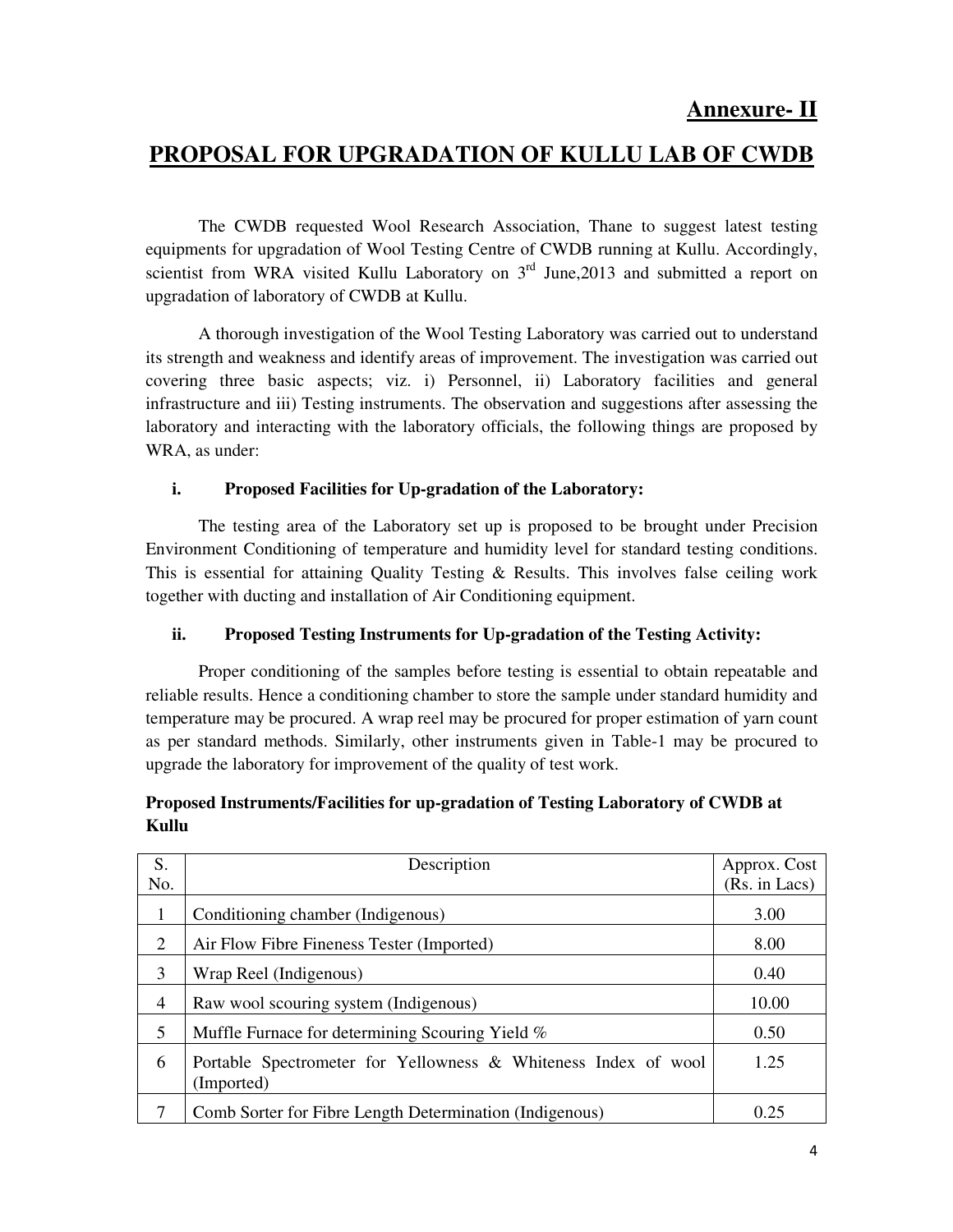| 8  | Desiccator (Indigenous)                                                                                                                                     | 0.10  |
|----|-------------------------------------------------------------------------------------------------------------------------------------------------------------|-------|
| 9  | Other laboratory instruments and accessories                                                                                                                | 2.00  |
| 10 | Precision Air Conditioning System for entire lab with ducting and<br>insulation work to maintain Standard Environmental Conditions<br>(Imported/Indigenous) | 6.00  |
|    | Total (Rs. in Lacs)                                                                                                                                         | 31.50 |

#### **iii. Proposed Man Power:**

For efficient functioning of the laboratory the minimum technical and managerial staff required is as follows:

| <b>Key Personnel</b>        | No.      | <b>Qualification</b>            | Min. Experience                                    |
|-----------------------------|----------|---------------------------------|----------------------------------------------------|
| *Quality Manager/Incharge   | $\Omega$ | B.Tech/M.Tech                   | 5 years in Textile Lab                             |
| <b>Technical Manager</b>    | 02       | B.Tech/M.Sc                     | 3 years in Textile Lab                             |
| <b>Technical Assistants</b> | 02       | B.Tech/Diploma in Textiles/B.Sc | 2 years in Testing of<br>Textiles and allied areas |

\*Quality Manager can also be the incharge of the Laboratory

The services of Wool Research Association during up-gradation and/or accreditation may be counted upon as consultation agency. A comprehensive training programme can be organized, for the Laboratory Personnel, at WRA, complete with theoretical & practical hands on operation of various testing equipment, covering various aspects of sampling, conditioning, testing, etc as per standard test methods. The training programme will also cover the requirements of a Quality Management System for testing laboratories as per ISO/IEC 17025:2005.

The WRA mentioned that the procurement of proposed equipments will help in upgradation of laboratory and its infrastructure; and the training of managerial and testing personnel will ensure compliance and competence of the laboratory as per international standards.

As above, the matter is placed before the Project Committee for upgradation of Wool Testing Centre of CWDB running at Kullu (H.P.) by installation of new equipments with approx. cost of Rs. 31.50 lakh from HRD & Promotional Activities during current financial year 2013-14, as per project report submitted by WRA.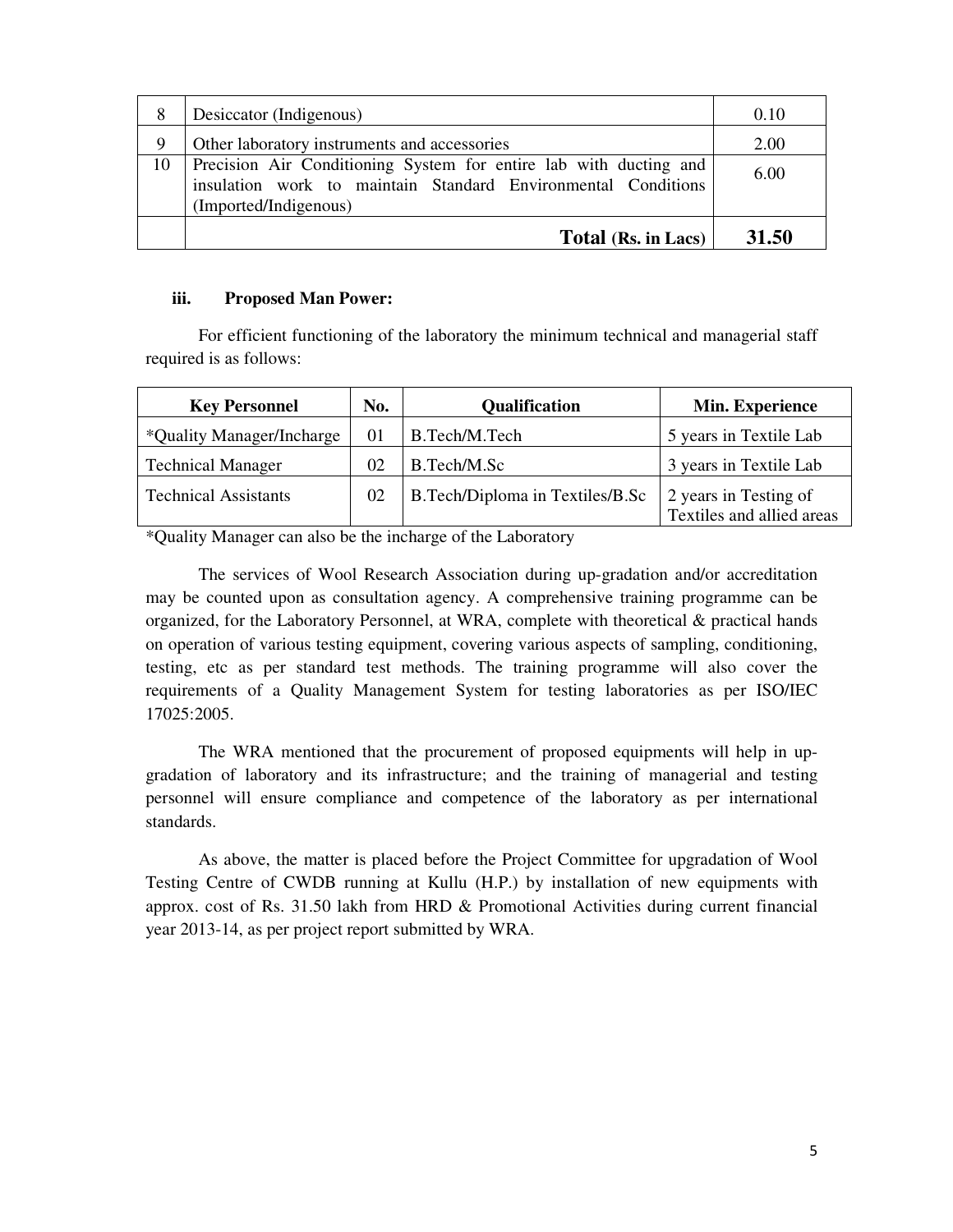# Organizing Woollen Expos during FY 2013-14

 The Board organizes 'Woollen Expos' (exhibitions-cum-sale of woollen products) under the scheme of 'HRD & Promotional Activities' to promote sale of wool and woollen products, increase awareness in favour of woolen products, expose weavers/manufacturer to new woollen markets and to launch new woollen products/designs for trial and promotion. The Woollen Expo covers all types of woollen products of different segments of decentralized sector like Woolen Handloom, Carpets, Tweeds, and Woolen decorative items etc. The Board organizes some exhibition-cum-sale of woollens (Expos) by hiring of stalls in reputed Melas/State Fairs; however, in few places the Board is organizing independent Woollen Expos exclusively for woollen items only in prescribed manner with maximum financial limit of Rs. 16 lakh for each Expo.

 The Board has invited project proposals by publishing advertisements in leading news papers at different important cities/ locations to organize fairs during winter seasons in collaboration with different Govt. & Non-govt. organizations. In this regard, the Board has received two proposals for organizing independent Woollen Expos from Govt. organizations, 5 proposals from Indian Chambers of Commerce North East Region, Guwahati and 14 other proposals from Govt. and NGOs for organizing Expos independently or by hiring of stalls in reputed fairs with maximum financial provision upto Rs. 15,000/- stall as per reputation of State fairs. A statement showing detail of proposals received against publishing advertisement in news papers are as under:

### **A. Proposal of Govt. Organizations :**

| S              | Name of Implementing       | Type of           | Place      | Date/Period                    | Remarks             |
|----------------|----------------------------|-------------------|------------|--------------------------------|---------------------|
| N              | Agency                     | expo with         |            |                                |                     |
|                |                            | cost              |            |                                |                     |
|                | Gujarat Sheep and          | Total Expo        | At         | $21^{\rm st}$ to $30^{\rm th}$ | has<br>Agency       |
|                | Development                | 16.00 Lakhs       | Ahmedaba   | $Dec-2013$                     | organized expo last |
|                | Corporation Limited,       |                   | d Haat,    |                                | year satisfactory.  |
|                | Government of Gujarat      |                   | Vastrapur  |                                |                     |
|                | Gandhinagar                |                   |            |                                |                     |
| $\overline{2}$ | H.P. State Cooperative     | <b>Total Expo</b> | Chandigarh | Dec-2013                       | has<br>Agency       |
|                | Wool Procurement &         | 16.00 Lakhs       |            |                                | organized expo last |
|                | <b>Marketing Fedration</b> |                   |            |                                | year satisfactory.  |
|                | Ltd, Shimla- $(H.P.)$      |                   |            |                                |                     |

#### **(a) By organizing independent Woolen Expo @ Rs. 16.00 Lakhs per Expo**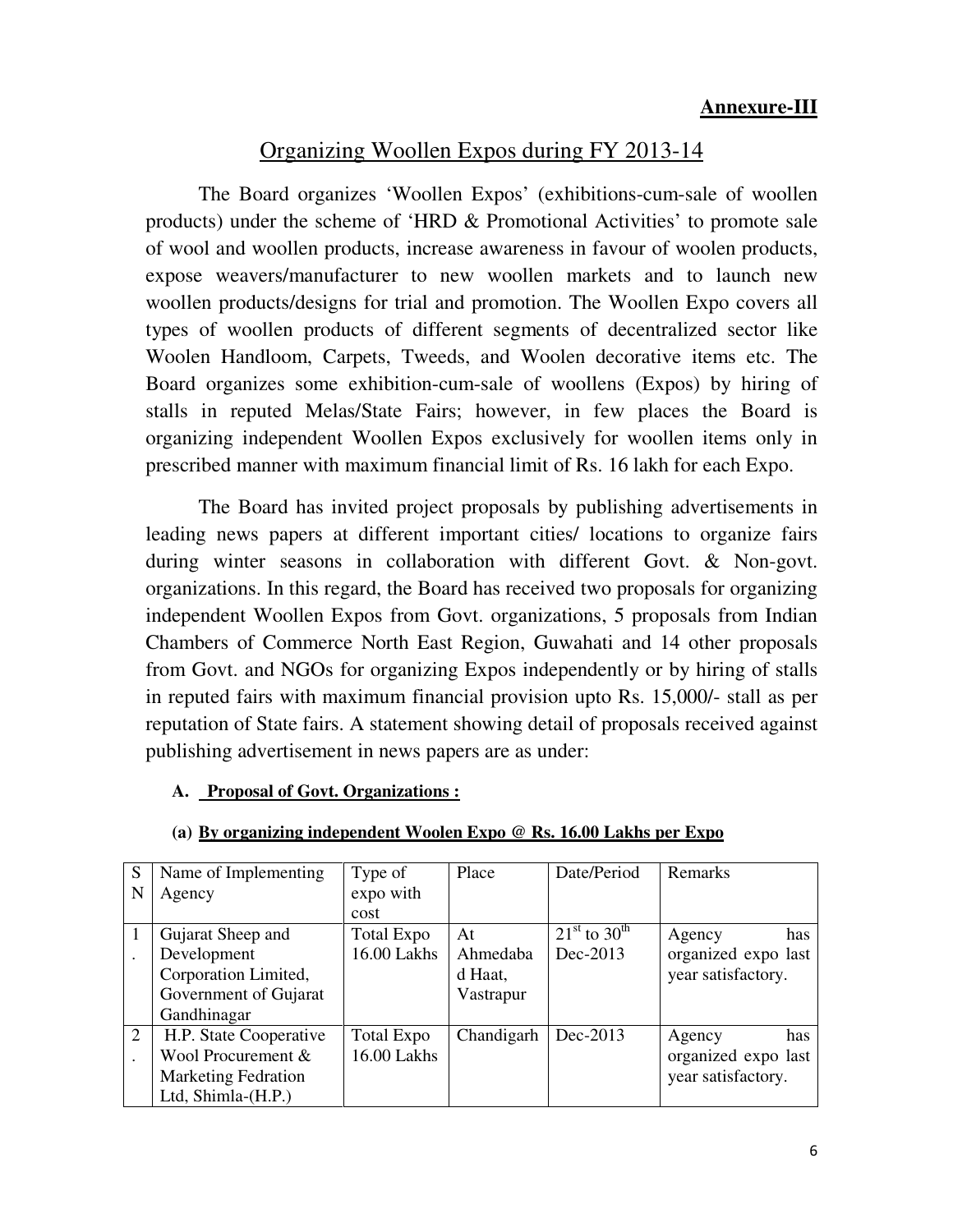#### **(b) Non Government Organizations (NGO) (by organizing independent Woollen Expo @ Rs. 16.00 Lakhs per Expo)**

| S.N | Name of<br>Implementing<br>Agency                                                                                   | Type of<br>expo with<br>cost                                                        | Place                                                                                  | Date/Perio<br>d                                                   | Remarks                                                                                                 |
|-----|---------------------------------------------------------------------------------------------------------------------|-------------------------------------------------------------------------------------|----------------------------------------------------------------------------------------|-------------------------------------------------------------------|---------------------------------------------------------------------------------------------------------|
| 1.  | Indian Chamber of<br>Commerce North<br>East Regional office,<br>209, R.G. Baruah<br>Road, (Opp.<br>AIDC), Guwahati- | Total Expo<br>16.00 Lakhs<br>Total Expo<br>16.00 Lakhs<br>Total Expo<br>16.00 Lakhs | Guwahati<br>(ASSAM)<br>Gangtok<br>(Sikkim)<br><b>Bomdila</b><br>(Arunachal<br>Pradesh) | November<br>$-2013$<br>November<br>$-2013$<br>December<br>$-2013$ | Implementing<br>agency has<br>organized expo<br>successful at<br>Shillong $&$<br>Guwahati last<br>year. |
|     |                                                                                                                     | Total Expo<br>16.00 Lakhs<br>Total Expo<br>16.00 Lakhs                              | Shillong<br>(Meghalaya)<br>Aizawl<br>(Mizoram)                                         | December<br>$-2013$<br>January-<br>2014                           |                                                                                                         |

### **i) Woollen Expo in North East Region**

### **(c ) By hiring Stalls in reputed Exhibition (Hire Stall in reputed fairs)**

| S                    | Name of Implementing      | Demand       | Place      | Date/Period                         | Remarks                  |
|----------------------|---------------------------|--------------|------------|-------------------------------------|--------------------------|
| N                    | Agency                    | Amounts      |            |                                     |                          |
| $\mathbf{1}$         | Director,                 | 50 Stalls on | Shilgram,  | $21-30$                             | Agency has organized     |
|                      | <b>West Zone Cultural</b> | hiring basis | Udaipur.   | December-                           | last<br>expo<br>year     |
|                      | Centre, Ministry of       |              |            | ü2013                               | satisfactory.            |
|                      | Cultural, Govt of India,  | $@15,000/-$  |            | $(10 \text{ Days})$                 |                          |
|                      | Bagore ki Haveli,         | Per Stall)   |            |                                     |                          |
|                      | Udaipur. (Rajasthan)      |              |            |                                     |                          |
| $\overline{2}$       | Punyashlok Ahilyadevi     | By hiring    | Kisan-     | $13^{th}$ to $17^{th}$              | Agency has organized     |
| $\ddot{\phantom{0}}$ | Maharasthra Mandhi Va     | stalls in    | 2012, Agri | Dec-2013                            | last<br>expo<br>year     |
|                      | Sheli VIkas               | Kisan Mela,  | Trade      | $(5 \text{ Days})$                  | satisfactory.            |
|                      | Mahamandal Limited,       | Pune with    | Fair, Pune |                                     | Implementing<br>agency   |
|                      | Gokhalenagar, Pune-       | maximum      |            |                                     | has organized expo last  |
|                      | 411016 (Maharashtra)      | financial    |            |                                     | year<br>approved<br>cost |
|                      |                           | provision of |            |                                     | 12.27 lakhs (@ 15000     |
|                      |                           | Rs. 15,000/- |            |                                     | per stall $+$ S.T., $+$  |
|                      |                           | per stall    |            |                                     | publicity+ Cost<br>of    |
|                      |                           |              |            |                                     | general amenities, civil |
|                      |                           |              |            |                                     | facilities,<br>security  |
|                      |                           |              |            |                                     | arrangement + agency     |
|                      |                           |              |            |                                     | service Charge. etc.]    |
|                      |                           |              |            |                                     | this year demand cost    |
|                      |                           |              |            |                                     | Rs. 16.97 lakhs          |
| 3                    | Joint Director, ú         | Proposed     | Rawan Ka   | $3^{\text{rd}}$ to $12^{\text{th}}$ | Agency has organized     |
|                      | <b>Udham Prothsan</b>     | 100 Stalls   | Chabutara  | Jan -2013                           | last<br>expo<br>year     |
|                      | Sansthan, District        | on hiring    | , Jadhpur  |                                     | satisfactory.            |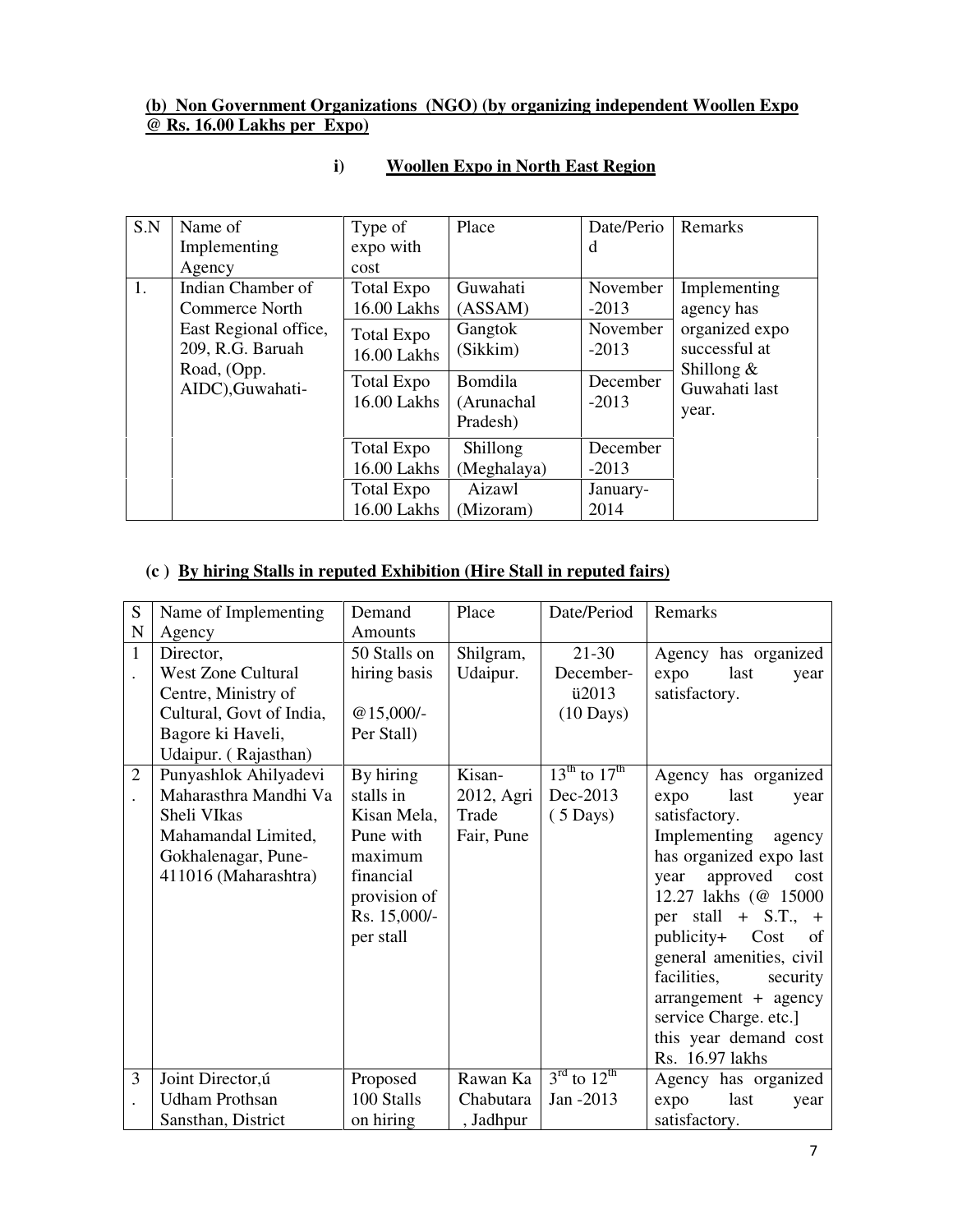|                      | Industrial Centre,            | basis in           |                  |                        |                         |
|----------------------|-------------------------------|--------------------|------------------|------------------------|-------------------------|
|                      | Udhyog Bhavan, New            | reputed fair       |                  |                        |                         |
|                      | Power House Road,             |                    |                  |                        |                         |
|                      | Jodhpur. (Rajasthan)          |                    |                  |                        |                         |
| $\overline{4}$       | Sr. Assistant Director        | 27 Stalls on       | Food             | $20 - 30$              | Stall<br>charges<br>not |
| $\ddot{\phantom{0}}$ | (marketing),                  | hiring basis       | Plaza,           | November-              | mentioned               |
|                      | Ofice of the                  |                    | Dilli Haat,      | 2013                   |                         |
|                      | Development                   |                    | <b>New</b>       |                        |                         |
|                      | Commissioner(handicraf        |                    | Delhi            |                        |                         |
|                      | t), Ministry of Textiles,     |                    |                  |                        |                         |
|                      | WestBlock-7, R.K.             |                    |                  |                        |                         |
|                      | Puram, New Delhi              |                    |                  |                        |                         |
| 5                    | General Manager,              | 50 Stalls on       | Pali             | $16^{th} - 25^{th}$    | Agency has organized    |
|                      | District Industrial           | hiring basis       |                  | Jan-2014               | expo<br>last<br>year    |
|                      | Centre, Udham Prothsan        | @ Rs.              |                  |                        | satisfactory.           |
|                      | Sansthan, Pali                | 14,000/-Per        |                  |                        |                         |
|                      | (Rajasthan)                   | Stall              |                  |                        |                         |
| 6                    | The National Small            | Rent of 25         | Pragati          | $14-27$                | Boards grants expo to   |
| $\ddot{\phantom{0}}$ | <b>Industries Corporation</b> | Stall Rs.          | Maidan,          | November-              | NSIC every year         |
|                      | Ltd (A Government of          | 10500/- per        | <b>New</b>       | 2013                   |                         |
|                      | India Enterprise) "NSCE       | Sqmt of 6          | Delhi            |                        |                         |
|                      | Bhawan" Okhla                 | sqm each +         | "Techmart        |                        |                         |
|                      | <b>Industrial Estate, New</b> | $S.T.$ &           | India-           |                        |                         |
|                      | Delhi-110020                  | Directory          | 2013"            |                        |                         |
|                      |                               | Charge             |                  |                        |                         |
|                      |                               | 500/- each         |                  |                        |                         |
|                      |                               | <b>Stall Total</b> |                  |                        |                         |
|                      |                               | amount             |                  |                        |                         |
|                      |                               | 1797872/-          |                  |                        |                         |
| $\overline{7}$       | Prasad Loayokar,              | 50 Stalls on       | 15 <sup>th</sup> | $10^{th}$ to $19^{th}$ | Agency has organized    |
| $\ddot{\phantom{0}}$ | Director, Art and             | hiring basis       | Lokotsav-        | January-               | expo in the year 2011-  |
|                      | Culture, Directorate of       | $@ 10,000/-$       | 2014             | 2014                   | 12 satisfactory.        |
|                      | Art of Culture, Sankruti      | per Stall          |                  |                        |                         |
|                      | Bhavan, Patto, Panaji,        |                    |                  |                        |                         |
|                      | Goa                           |                    |                  |                        |                         |

## **(B ) Non Government Department (NGO)**

## **(a) By organizing independent Woolen Expo @ Rs. 16.00 Lakhs (full Expo)**

| S                    | Name of Implementing        | Demand    | Place   | Date/Per         | Remarks                 |
|----------------------|-----------------------------|-----------|---------|------------------|-------------------------|
|                      | Agency                      | Amounts   |         | iod              |                         |
| N                    |                             |           |         |                  |                         |
|                      | Sudhar Sewa Evam            | Independe | At      | $06th$ to        | New Proposal but not as |
| $\ddot{\phantom{a}}$ | Kalyan Samiti, S-4,         | nt Expo   | Lucknow | $15^{\text{th}}$ | per prescribed scheme.  |
|                      | <b>Basement Vikash Deep</b> | Rs. 21.80 |         | Decemb           |                         |
|                      | Building, Station Road,     | lakhs     |         | $er-2013$        |                         |
|                      | Dist Lucknow (U.P.)         | proposed  |         |                  |                         |
|                      |                             |           |         |                  |                         |